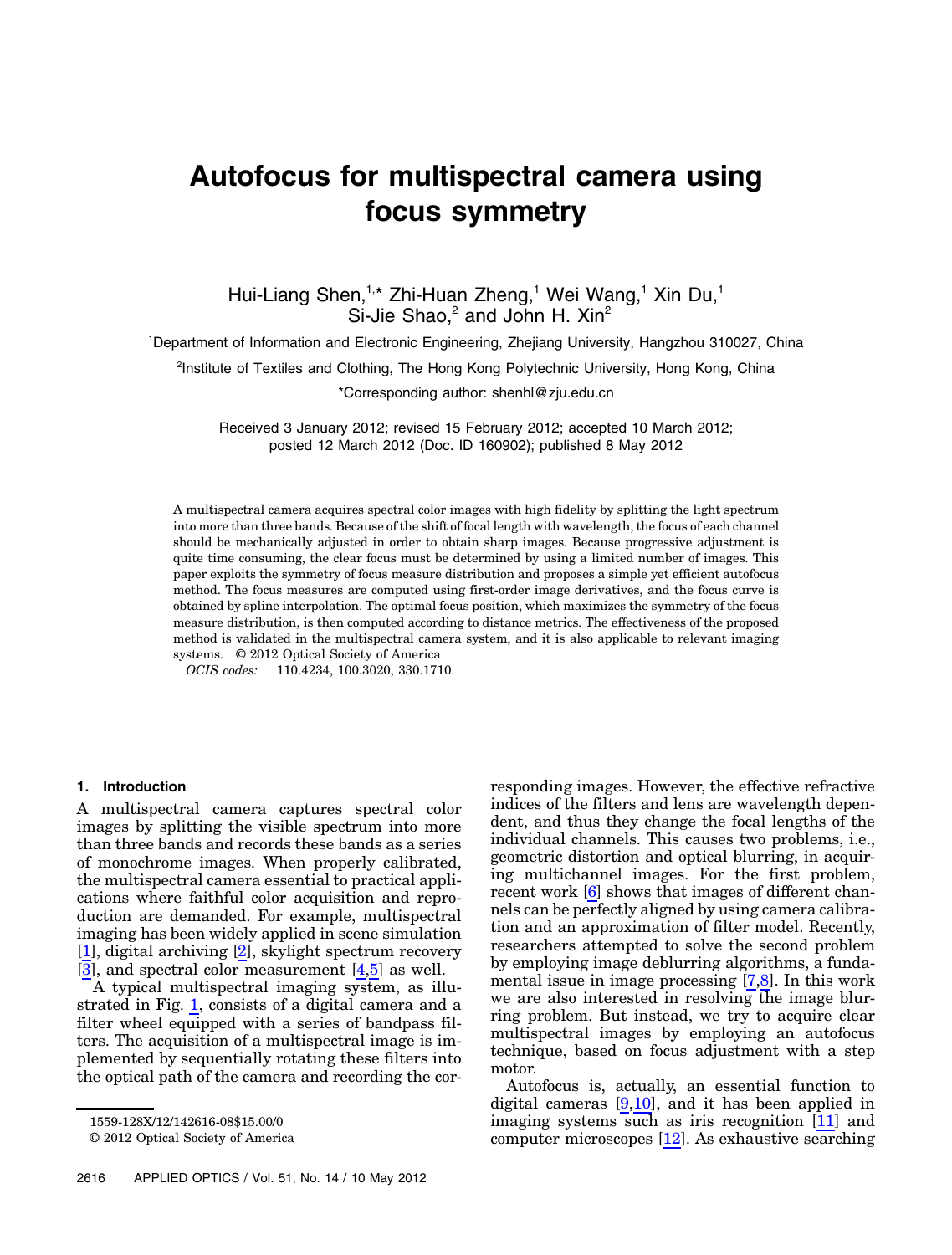<span id="page-1-0"></span>

Fig. 1. (Color online) Typical multispectral camera that consists of a digital camera and a filter wheel. Eight narrowband filters are installed in the filter wheel. Because of the wavelength-dependent refractive indices of the lens and filters, the appropriate lens position of each channel is adjusted by using a step motor.

of optimal focus position is very time consuming, the existing work commonly adopts a coarse-to-fine strategy  $[9,10,13]$  $[9,10,13]$  $[9,10,13]$  $[9,10,13]$  $[9,10,13]$ . That is, a coarse step interval is first adopted to determine the approximate focus range, and then a fine step interval is used to locate the exact focus position. Chiu and Fuh [\[14](#page-7-13)] instead proposed a direct solution, in which the target focus position is computed by fitting the curve of the focus measures according to an empirical model.

In this paper, we propose a novel autofocus method for acquiring sharp multispectral images, based on the observation that the distribution of focus measure is symmetric. In the method, the optimal focus is directly estimated from coarse focus positions, and thus the commonly adopted fine-tuning step can be eliminated. The effectiveness of the proposed method is evaluated in a multispectral camera system, in terms of both lens position and focus measure accuracy.

The rest of this paper is organized as follows. Section [2](#page-1-1) presents the background of the lens focus and multispectral camera, and Section [3](#page-2-0) discusses the symmetry property of focus measure distribution. The symmetry-based autofocus method is proposed in Section  $\underline{4}$  $\underline{4}$  $\underline{4}$ . Section  $\underline{5}$  $\underline{5}$  $\underline{5}$  presents the experimental results and discussion, and finally, Section [6](#page-6-0) concludes the paper.

#### <span id="page-1-1"></span>2. Background

In this section, we first review the principle of camera focus and autofocus techniques, and then we introduce the focus blurring problem in multispectral camera.

## A. Camera Focus

Figure [2](#page-1-2) shows a simple optical imaging system, in which the complicated lens and additional filters are regarded as a thin lens with equivalent focal length. Denote the focal length as  $f$ , the relation between the distances of object point  $P$  and its well-focused image point  $P<sub>1</sub>$  is given by the lens formula,

<span id="page-1-2"></span>

Fig. 2. Geometry of image formation and image blurring caused by the movement of the camera sensor or lens.

$$
\frac{1}{f} = \frac{1}{u} + \frac{1}{v},
$$
 (1)

where  $u$  is the distance of the object point from the lens and  $v$  is the distance of its image from the lens.

However, when the sensor plane does not coincide with the image plane IP, the image point  $P<sup>j</sup>$  formed on the sensor will be a blurred circle. In Fig. [2](#page-1-2), it is observed that when the sensor moves forward or backward with the same distance  $d$ , the blur radius is identical; i.e.,  $R_1 = R_2$ . Note that, for the multispectral camera illustrated in Fig.  $1$ , it is the lens position, not the sensor plane, that is adjusted using the step motor. Nevertheless, when the object distance  $u$  is much larger than the lens movement  $d$ , the change of the object distance is negligible; i.e.,  $u \pm d \approx u$ . As a consequence, the movement of the lens is equivalent to the movement of the image sensor, as shown in Fig. [2](#page-1-2).

To evaluate the sharpness of the acquired image, a variety of focus measures have been proposed in applications such as autofocus [\[15](#page-7-14)], depth from focus [\[16\]](#page-7-15), and multifocus image fusion [[17\]](#page-7-16). As an evaluation metric, focus measure is required to be unimodal, monotonic with respect to blur, and computationally effective. For robustness, the focus measures of image pixels are usually computed in a local window. In the literature, the most commonly employed focus measures are probably the Tenenbaum gradient (TEN)  $[18]$  $[18]$ , gray-level variance (GLV), and sum of modified Laplacian (SML) [\[19](#page-7-18)]. As implied by their names, TEN is computed from image gradients, while GLV and SML are based on variance and the Laplacian, respectively. For more details, readers are referred to [\[16](#page-7-15)].

Autofocus has become an integral function to modern digital and video cameras, and a variety of autofocus algorithms have been developed in recent years. These algorithms include the mountainclimbing servo [\[20](#page-7-19)], fast hill-climbing search [[13](#page-7-12)], modified fast climbing search with adaptive step size [\[21](#page-7-20)], and two-step search [\[10\]](#page-7-9). We note that most methods are based on the coarse-to-fine strategy, and the camera lens should unavoidably move back and forth. Chiu and Fuh [\[14](#page-7-13)] estimated the optimal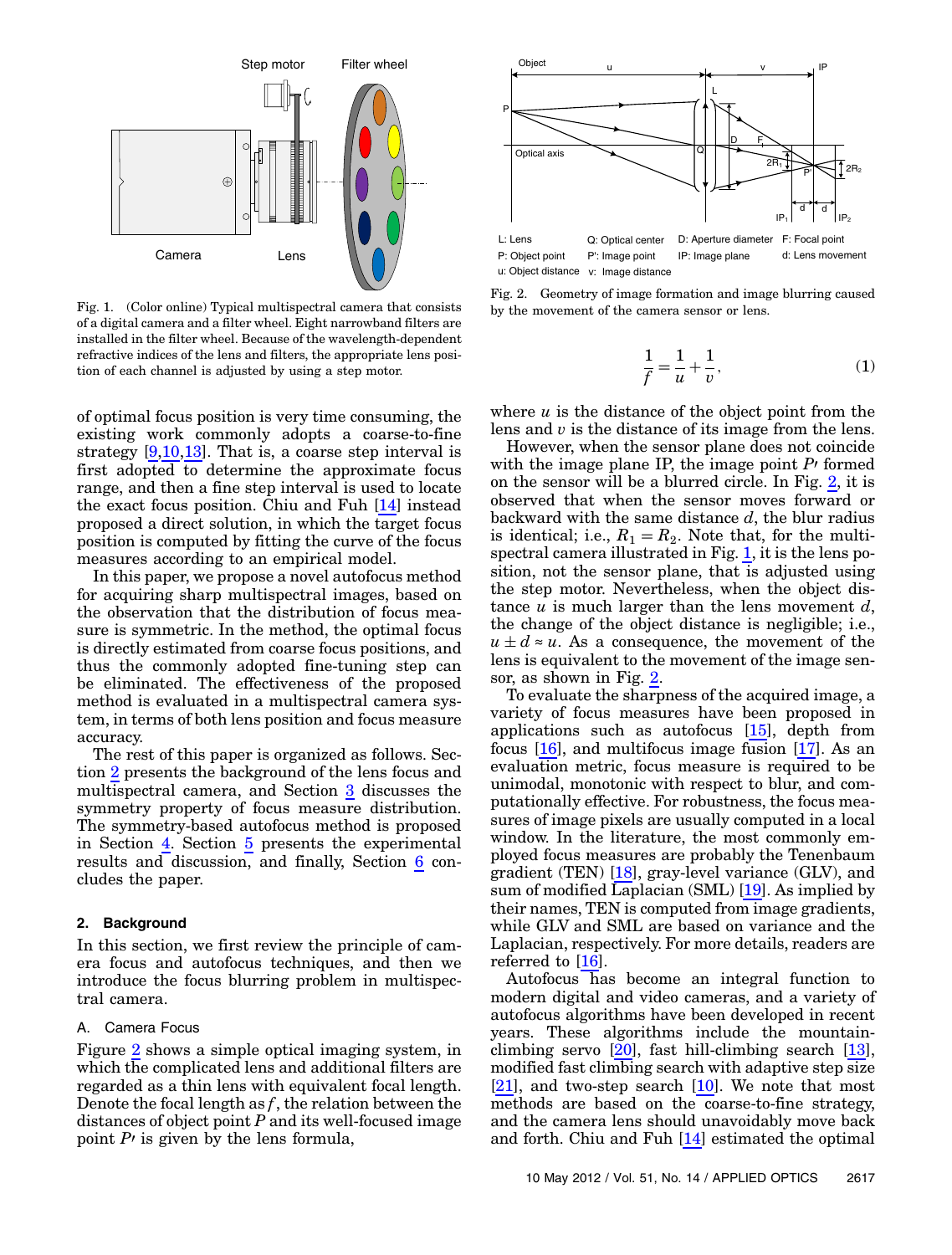focus position directly, by employing an empirical model. However, there is no evidence that this empirical model is applicable to other imaging systems.

## B. Multispectral Camera

Figure [1](#page-1-0) shows the principle diagram of the multispectral camera system adopted in this work. The system consists of a monochrome digital camera, a photograph lens with 50 mm focal length, and a filter wheel. In total, eight narrow bandpass filters, with center wavelengths of 400, 440, ..., 680 nm, are equipped on the filter wheel. As in [[7](#page-7-6)], the filter wheel is placed in front of the lens so that the critical optical path from lens to camera is not altered. Another configuration is to place the filter wheel between the camera and lens [\[6\]](#page-7-5).

The filters used in this work consist of two reflecting stacks separated by even-order spacer layers, and they operate under the principle of the Fabry–Perot interferometer. One colored glass and one mirrorreflecting glass are added in each filter. Therefore, the effective refractive index of the filter is dependent on the wavelength film material and the refractive index of the colored glass. This results in the shifts of focal length for different imaging channels and causes the problem of chromatic aberration. Specifically, chromatic aberration is the phenomena that the lens cannot focus the light of different wavelengths onto exactly the same image plane.

In practice, an apochromatic lens, which combines three lenses with different chromatic dispersion, is always adopted to reduce chromatic aberration. Figure [3](#page-2-1) shows the focal length shift of a typical apochromatic lens, in which the focal lengths at three wavelengths (red, green, and blue) are equal. However, as the multispectral camera utilizes more than three narrowband wavelengths, chromatic aberration cannot be eliminated by using an apochromatic lens.

To acquire sharp multispectral images, Vora et al. [\[1\]](#page-7-0) manually adjusted the focuses of individual imaging channels. This is obviously not feasible for automated image capturing. Mansouri et al. modeled the point spread function (PSF) of the out-of-focus image as a circular disk and deblurred each channel image with a Wiener filter in the frequency domain [[7](#page-7-6)].

<span id="page-2-1"></span>

Fig. 3. (Color online) Focal length shift of a typical apochromatic lens with respect to the wavelength in the visible spectrum. As only three wavelengths are of equal focal length, the apochromatic lens is not suitable to a multispectral camera.

In this work, we adjust the focuses of individual channels automatically by using a step motor, as illustrated in Fig. [1.](#page-1-0) Compared with the work by Mansouri et al.  $\overline{[7]}$  $\overline{[7]}$  $\overline{[7]}$ , our method does not require PSF estimation and image deconvolution, and thus image artifacts will not occur. The problem to be solved is how to locate the optimal focus position with high efficiency.

## <span id="page-2-0"></span>3. Symmetry of Focus Measure Distribution

In this section, we theoretically shows that the PSF is solely determined by the lens movement distance, and this experimentally validates that the focus measure distribution is actually symmetrical.

# A. Point Spread Function

<span id="page-2-2"></span>As discussed above, the camera sensor deviating from the image plane will cause the image to be blurred. The focus blurred image  $I(x, y)$ , where x and y denote pixel position along the row and column directions, is formulated as the convolution of the ideal sharp image  $I_{ideal}(x, y)$  and the PSF  $h(x, y)$ :

$$
I(x, y) = I_{\text{ideal}}(x, y) * h(x, y), \qquad (2)
$$

where  $*$  denotes image convolution.

When acquiring planar samples at a relatively large object distance, the PSF can be considered to be spatial invariant. According to Eq. ([2](#page-2-2)), the PSF can be computed by capturing two images, one blurred and one sharp, of an object. Without loss of generality, in this paper we adopt the common assumption that the PSF of focus blurring is Gaussian [\[22](#page-7-21)[,23](#page-7-22)]:

<span id="page-2-6"></span>
$$
h(x,y) = \frac{1}{2\pi\sigma^2} \exp\left(-\frac{x^2 + y^2}{2\sigma^2}\right).
$$
 (3)

<span id="page-2-4"></span>The variance  $\sigma$  is proportional to the radius R of the blur circle [[24\]](#page-7-23):

$$
\sigma = \beta R, \tag{4}
$$

where  $\beta$  is a constant depending on the optical system, and it can be determined by calibration if necessary.

<span id="page-2-3"></span>As illustrated in Fig.  $2$ ,  $IP_1$  and  $IP_2$  are the camera detector positions located in front of and behind the image plane at a distance d,  $R_1$  and  $R_2$  are the corresponding radii of the two blur circles. Let D be the aperture diameter—based on the theorem of similar triangles, we have

$$
R_1 = R_2 = \frac{Dd}{2v}.\tag{5}
$$

<span id="page-2-5"></span>Equation ([5](#page-2-3)) shows that when the lens moves forward or backward at a constant distance, the radii of the blurred circles are the same. Inserting Eq. [\(5\)](#page-2-3) into Eq.  $(4)$  $(4)$  $(4)$ , we get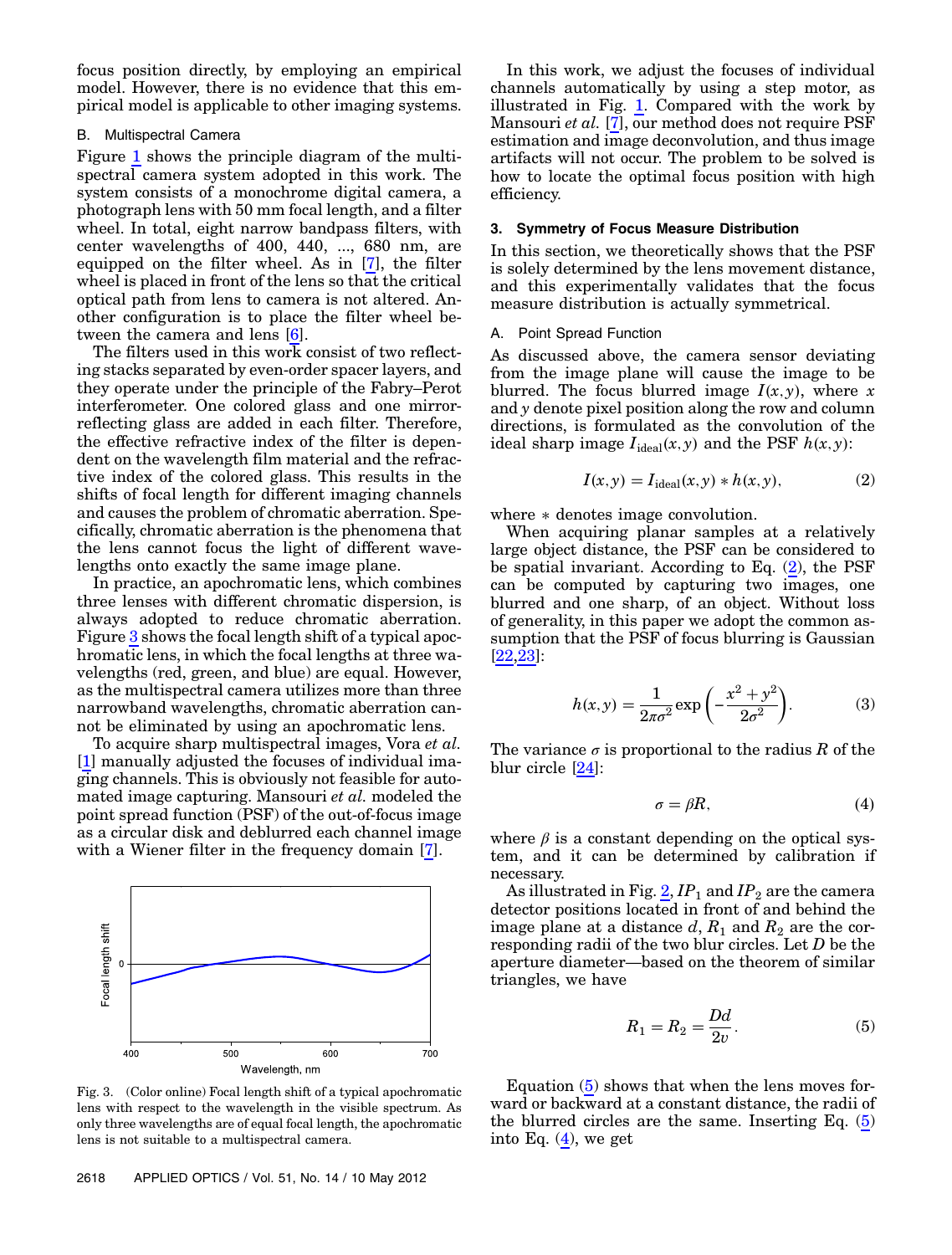$$
\sigma = \frac{\beta D d}{2v} = \eta d,\tag{6}
$$

where  $\eta = \frac{\beta D}{2v}$ .

Inserting Eq.  $(6)$  into Eq.  $(3)$  gives

$$
h(x,y) = \frac{1}{2\pi\eta^2 d^2} \exp\left(\frac{-(x^2 + y^2)}{2\eta^2 d^2}\right).
$$
 (7)

This indicates that for a given optical geometry, the PSF, and consequently the blurred image, are completely determined by lens movement distance  $d$ , irrespective of the movement direction.

#### B. Distribution of Focus Measure

<span id="page-3-2"></span>As we suppose the object to be imaged is planar in this work, the focus measure is computed for each channel on all pixels:

$$
F = \frac{1}{K} \sum_{x} \sum_{y} |I_x(x, y)| + |I_y(x, y)|,
$$
 (8)

where  $I_x$  and  $I_y$  are image derivatives along the row and column directions, respectively, and  $K$  is a normalization factor. The basic calculation of the focus measure is similar to TEN [\[18](#page-7-17)] except that we use the absolute operator for computation efficiency.

The image derivatives are computed using Sobel operators. More specifically, we define the Sobel convolution kernels as

$$
S_x = \begin{pmatrix} -1 & 0 & 1 \\ -2 & 0 & 2 \\ -1 & 0 & 1 \end{pmatrix}, \quad S_y = \begin{pmatrix} -1 & -2 & -1 \\ 0 & 0 & 0 \\ 1 & 2 & 1 \end{pmatrix}, \quad (9)
$$

and then the image derivatives are computed as  $I_x =$  $S_x * I$  and  $I_y = S_y * I$ .

Note that, for multispectral images, the brightness of a channel may be quite different than other channels. For example, the multispectral image of a red sample has higher brightness in the long-wavelength channels than in the short-wavelength channels. To balance the magnitudes of focus measures for different channels, the normalization factor  $K$  is computed as

$$
K = \sum_{x} \sum_{y} I(x, y). \tag{10}
$$

Nevertheless, as the focus measures are computed for each channel independently,  $K$  can be omitted for computation efficiency.

Figure [4](#page-3-1) shows the focus measure distributions of four channels out of eight for a planar sample. The lens position denotes the motor steps that move the lens from the origin position. The focus measures are computed from the channel images acquired at the corresponding lens positions, according to Eq. ([8](#page-3-2)). It is observed that the distributions are all unimodal

<span id="page-3-1"></span>

Fig. 4. (Color online) Distribution of focus measure at different channels. For clarity, only four out of eight distributions are displayed.

<span id="page-3-0"></span>and approximately symmetrical with respect to the peaks. This is in accordance with the theoretical analysis of the PSF.

# 4. Autofocus

Autofocus estimates the optimal lens position that maximizes the symmetry of the focus measure distribution, preferably by acquiring only a limited number of images. Unlike most existing techniques [\[9](#page-7-8)[,10\]](#page-7-9), the proposed method does not employ the coarse-to-fine strategy. Compared with the work by Chiu and Fuh  $[14]$  $[14]$ , the proposed method is nonparametric and does not require any empirical model.

Suppose that, for a certain channel, we have captured  $N$  images at a number of equidistant lens positions  $k_i$ ,  $1 \le i \le N$ . The interval between adjacent lens positions is denoted as the number of motor steps to move the lens, and the focus measure  $F(k_i)$  is computed according to Eq. ([8\)](#page-3-2). As illustrated in Fig.  $5(a)$ , the available focus points are relatively sparse. We simulate the focus measure distribution in the range  $[k_1, k_N]$  using spline interpolation, and we obtain the interpolated focus curve  $F(k)$ , where  $k \in [k_1, k_N]$ . Note that the interpolated curve is similar to but different than the actual focus measure distributions illustrated in Fig. [4.](#page-3-1) For example, the actual distributions exhibit sharp peaks, while the interpolated curve does not, especially when the available lens positions are sparsely distributed. Nevertheless, as will be seen in the following, the interpolated curve is fundamental to our symmetrybased autofocus algorithm.

According to the unimodal property of the focus measure, the optimal lens position  $k_{opt}$  should be located between the positions corresponding to the maximum and second maximum focus measures. Letting  $k_T$  be the trial position, its optimal value should maximize the symmetry between the two half-curves at the left and right sides of  $k_T$ . We flip the left half-curve with respect to  $k_T$ , as illustrated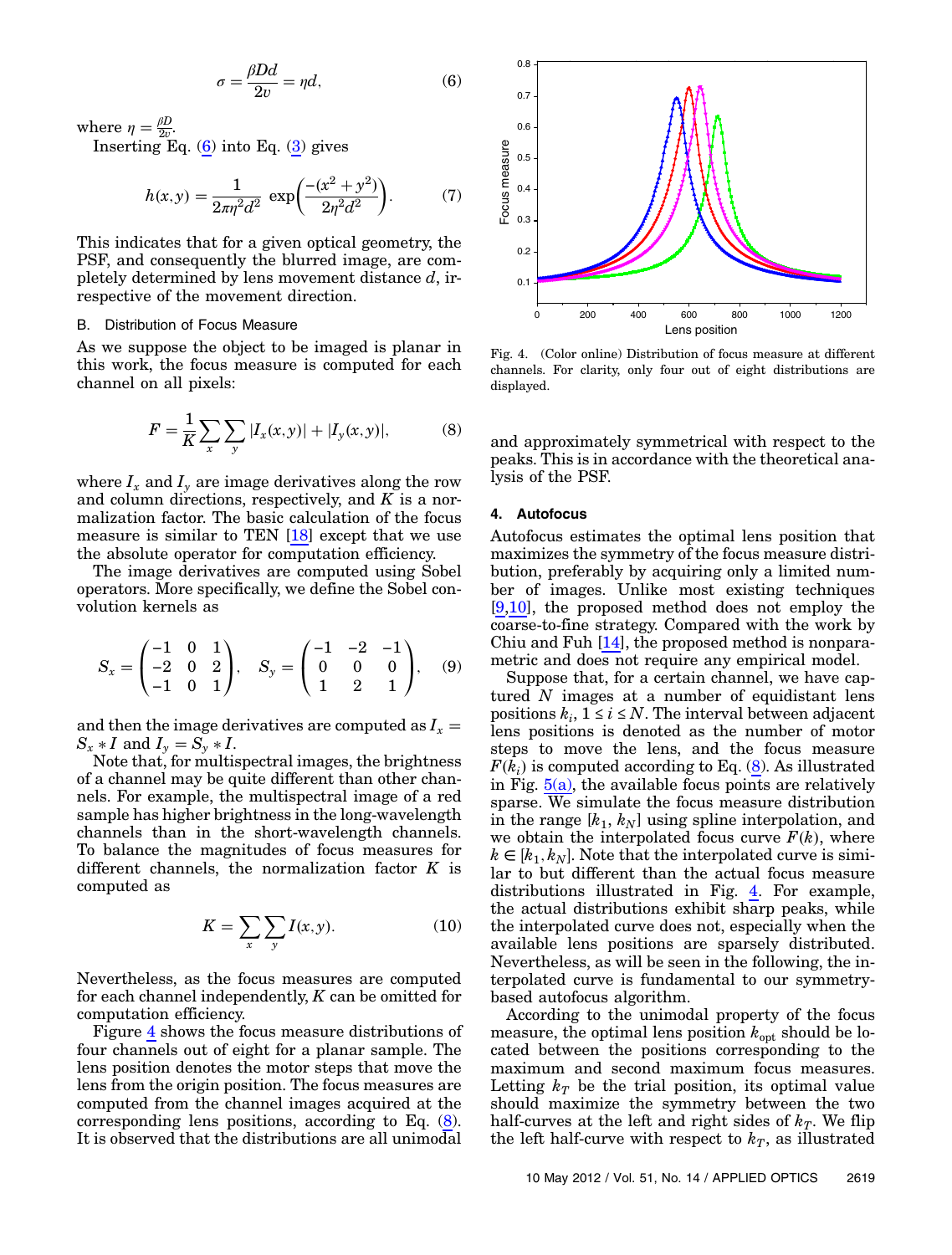<span id="page-4-1"></span>

Fig. 5. (Color online) Illustration of symmetry computation. (a) Sampled lens position and its spline- interpolated curve. Three images corresponding to three lens positions (A, B, and C) are shown for visualization. (b) Focus measure distributions,  $p(k)$  and  $q(k)$ , of the interpolated focus curve with respect to the trial lens position  $k<sub>T</sub>$  in (a).

in Fig.  $5$ , and we denote these two half-curves as distributions  $p(k)$  and  $q(k)$ :

$$
p(k) = F(k_T - k),\tag{11}
$$

$$
q(k) = F(k_T + k),\tag{12}
$$

where  $1 \le k \le \min(k_T - k_1, k_N - k_T)$ . The two distributions,  $p(k)$  and  $q(k)$ , should coincide in the case of ideal symmetry.

To evaluate the similarity between  $p(k)$  and  $q(k)$ , several distance metrics can be employed. In this work, we investigate the norm-1 distance  $D_1$ , norm-2 (Euclidean) distance  $D_2$ , histogram intersection  $D_{\text{HIST}}$  [[25\]](#page-7-24), and Kullback-Leibler (KL) divergence  $D_{\text{KL}}$  [[26\]](#page-7-25).

The norm-1 distance is defined as the summed absolute focus measure differences of corresponding lens positions

$$
D_1(p,q) = \sum_k |p(k) - q(k)|,\tag{13}
$$

and the norm-2 distance is defined as

$$
D_2(p,q) = \left(\sum_k \left(p(k) - q(k)\right)^2\right)^{1/2}.\tag{14}
$$

The histogram intersection [[25](#page-7-24)] is widely used in image retrieval and object recognition, without considering the spatial relationship between pixels. In this work, by regarding the distributions  $p(k)$  and  $q(k)$  as histograms, we evaluate their similarity by

$$
D_{\text{HIST}}(p,q) = 1 - \frac{\sum_{k} \min(p(k), q(k))}{\sum_{k} p(k)}.
$$
 (15)

Note that the more similar the two distributions are, the smaller  $D_{\text{HIST}}$  will be.

KL divergence is a measure of the difference between two probability distributions  $[26,27]$  $[26,27]$  $[26,27]$ . Although  $p(k)$  and  $q(k)$  are not true probability distributions, we can still compute the KL divergence as

$$
D'_{\text{KL}}(p,q) = \sum_{k} p(k) \log \frac{p(k)}{q(k)}.\tag{16}
$$

However, as  $D'_{\text{KL}}(p,q) \neq D'_{\text{KL}}(q,p)$ , the KL divergence is not a true distance metric. In this regard, we modify the KL divergence as

$$
D_{\text{KL}}(p,q) = \sum_{k} p(k) \log \frac{p(k)}{q(k)} + \sum_{k} q(k) \log \frac{q(k)}{p(k)}
$$

$$
= \sum_{k} (p(k) - q(k)) \log \frac{p(k)}{q(k)}.
$$
(17)

<span id="page-4-0"></span>In this manner,  $D_{\text{KL}}$  is symmetrical and nonnegative, and it can be used as a distance metric to evaluate the similarity between  $p(k)$  and  $q(k)$ .

## 5. Results and Discussion

The multispectral camera in this work is designed to acquire multispectral images of planar objects such as textile fabrics, artworks, and papers. The object distance  $u$  is above 1.2 m, much larger than the focal length of the lens ( $f \approx 50$  mm). Because of the wavelength-dependent effective refractive indices of lens, the focal lengths vary for the eight imaging channels. As shown in Fig.  $5(a)$ , the adjustment of the lens position for each channel is in the range between 200 and 1150 steps, corresponding to several millimeters in lens movement d.

In the experiment, we acquired images with different step intervals and evaluated the effectiveness of the proposed autofocus method. For quantitative analysis, we computed the absolute position error between the actual best lens position  $k_{\text{actual}}$  and the estimated lens position  $k_{\text{opt}}$  as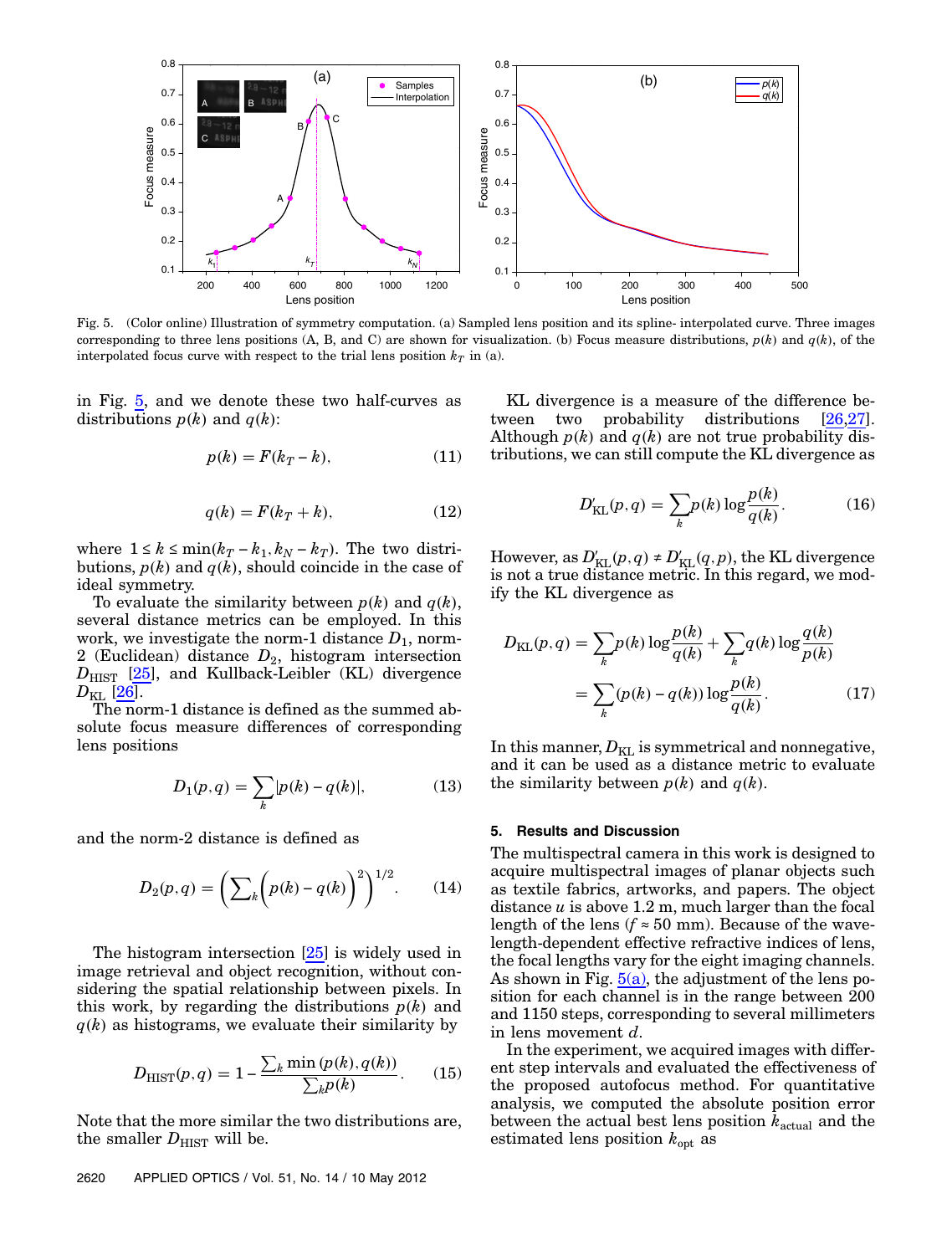<span id="page-5-0"></span>

Fig. 6. (Color online) (a) Absolute lens position errors  $E_k$  and (b) relative focus measure errors  $E_F$  of various distance metrics, with respect to different step intervals.

$$
E_k = |k_{\text{actual}} - k_{\text{opt}}|.
$$
 (18)

In addition, the relative focus measure error between actual focus measure  $F_{\text{actual}}$  and the focus measure  $F_{\text{opt}}$  at the estimated position  $k_{\text{opt}}$  is computed as

$$
E_F = \frac{|F_{\text{actual}} - F_{\text{opt}}|}{F_{\text{actual}}} \times 100\%.
$$
 (19)

We computed the averaged position errors and focus measure errors of the eight imaging channels from two textile fabrics and one paper (for images, see Fig. [7\)](#page-6-1). Figure [6](#page-5-0) shows the distributions of the errors with respect to different step intervals. It is observed that, for all distance metrics, the errors increases when the step interval becomes larger, because for large step intervals, the interpolation curve of the sparse points will be more different to the actual focus measure distribution. This will in turn affect the symmetry computation. From Fig. [6](#page-5-0), the distance metric  $D_2$  performs best when the step interval is less than 60, followed by  $D_{\text{KL}}$  and  $D_1$ , while  $D<sub>HIST</sub>$  performs the worst. When the step interval is larger than 60, however, the metric  $D_{\text{HIST}}$  ranks first, followed by  $D_{\text{KL}}$ . The errors of  $D_1$  and  $D_2$  are relatively large.

Based on the above observation, we employed the  $D_2$  metric and adopted a step interval 50. Under this interval, 20 images are acquired to compute the op-timal focus position for each channel. Table [1](#page-5-1) lists the absolute lens position errors  $E_k$  of the eight imaging channels for three planar samples. It is observed that all position errors are smaller than five steps, except for the 400 nm channel of sample Fabric2. The average position error is less than 2.5 steps. Table [2](#page-6-2) shows the relative focus measure errors  $E_F$ , which are also very low. The average error magnitudes are less than 0.4%, which means that image sharpness acquired under the estimated lens position is nearly ideal.

The efficiency of the proposed method is compared with the traditional coarse-to-fine strategy. In the coarse-tuning stage, the motor moves with a step interval of 10 until the approximate focus range determined by the first and second maximum focus measures is found. In the fine-tuning stage, the motor moves with a step interval of 1 in that range to locate the target lens position. For the proposed method, the step interval stays at 50. Table [3](#page-6-3) lists the average lens positions required for these two autofocus methods. Note that at each lens position the imaging procedure involves motor movement, image acquisition, and focus measure computation. Compared with this procedure, the computation time of the proposed optimal focus estimation is negligible. In this sense the efficiency improvement of the proposed method over the coarse-to-fine method reaches  $65\%$  (=  $(57-20)/57$ ), which will greatly benefit practical applications.

Figure [7](#page-6-1) shows the three multispectral images, namely, Fabric1, Fabric2, and Paper, acquired with and without autofocus. The misalignment between channels, which was also caused by focal length shifts, was appropriately corrected. Then the reflectance spectrum of each pixel is reconstructed from camera responses based on the Wiener estimation [\[5\]](#page-7-4). In Fig. [7](#page-6-1), the images were transformed to sRGB space [\[28](#page-7-27)] for visualization. It can be observed that due to the focal length shifts in these channels the

Table 1. Absolute Lens Position Errors  $E_k$  of Various Channels When Using the Norm-2 Distance Metric

<span id="page-5-1"></span>

| Image   | $400$ nm | $440$ nm | $480$ nm | $520$ nm | $560$ nm | $600$ nm | 640 nm | 680 nm | Average |
|---------|----------|----------|----------|----------|----------|----------|--------|--------|---------|
| Fabric1 |          |          | ∼        | <b>.</b> |          |          |        |        | 0.88    |
| Fabric2 |          |          |          |          |          |          |        |        | 2.50    |
| Paper   |          |          |          |          |          |          |        |        | 2.13    |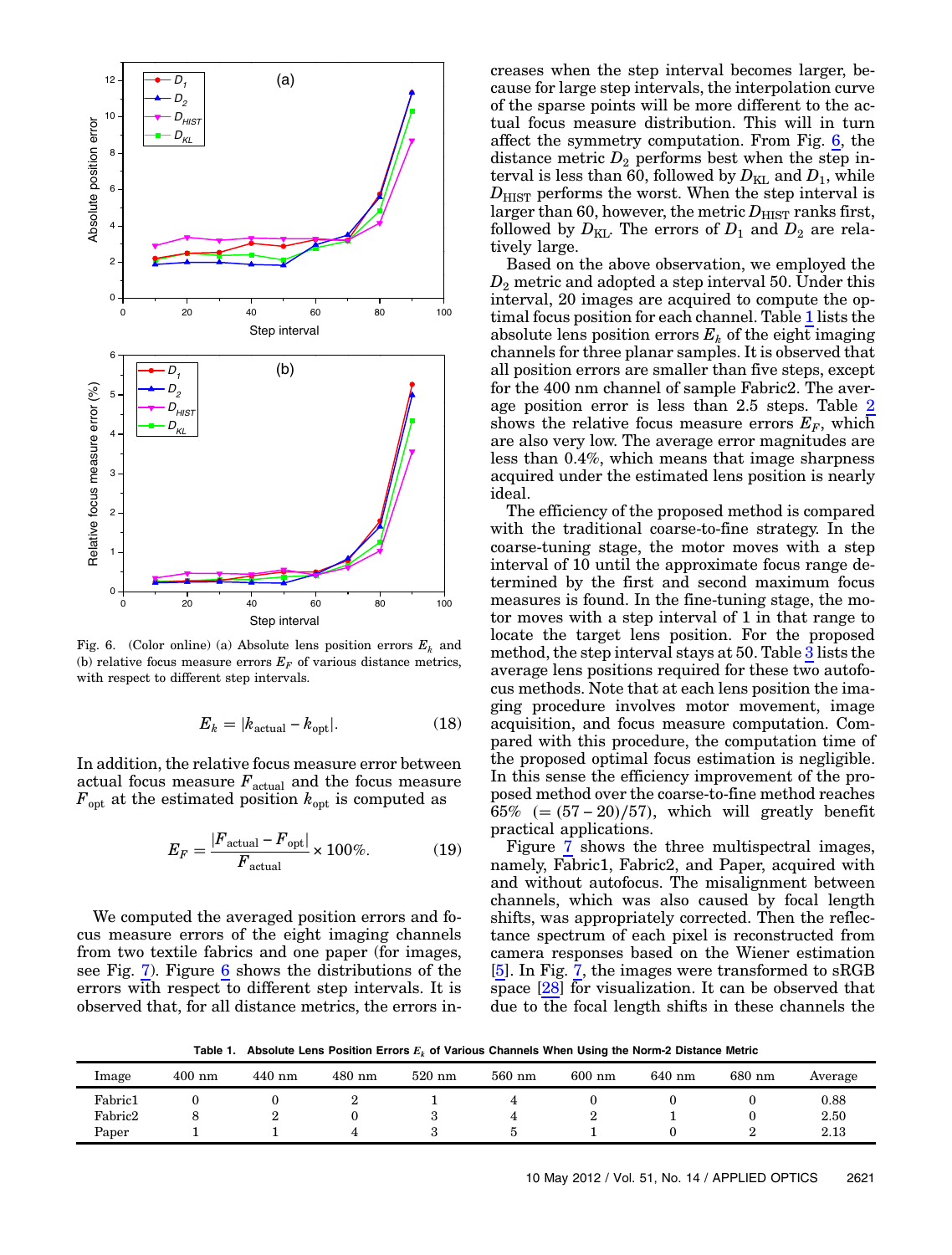Table 2. Relative Focus Measure Errors  $E_F$  of Various Channels When Using the Norm-2 Distance Metric

<span id="page-6-2"></span>

| Image   | $400$ nm | $440$ nm | $480$ nm   | $520$ nm  | $560$ nm   | $600$ nm  | $640$ nm | 680 nm | Average    |
|---------|----------|----------|------------|-----------|------------|-----------|----------|--------|------------|
| Fabric1 |          |          | 0.14       | 0.09      | $\rm 0.15$ |           |          |        | $0.05\,$   |
| Fabric2 | 1.69     | 0.06     |            | $_{0.37}$ | 0.59       | $_{0.13}$ | 0.25     |        | 0.37       |
| Paper   | 0.08     | 0.02     | $\rm 0.11$ | $0.22\,$  | 0.53       | 0.05      |          | 0.19   | $\rm 0.15$ |

<span id="page-6-3"></span>Table 3. Numbers of Lens Positions Required for the Coarseto-Fine Method and the Proposed Autofocus Method

| Coarse-to-Fine | Proposed | Improvement |
|----------------|----------|-------------|
| 55             |          | 65%         |

images acquired without focus adjustment are obviously blurred. In comparison, the proposed autofocus technique considerably improves the sharpness of the flower patterns in the Fabric1 and Fabric2 samples. The improvement is more evident for the Paper sample, in which the characters are clearer after employing the autofocus technique.

The sharpness of the multispectral images illustrated in Fig. [7](#page-6-1) is also evaluated with respect to the ideal sharp images in terms of the peak signal-tonoise ratio (PSNR) and structural similarity (SSIM) index [[29\]](#page-7-28). Taking the structural information into account, SSIM is more consistent with human eye perception than the PSNR. Both metrics are computed between the ideal sharp image and the image under

<span id="page-6-4"></span>Table 4. Image Quality in the Case without (W/O) and with Autofocus, Evaluated in Terms of the PSNR and SSIM Metrics

|                  |              | <b>PSNR</b>  | <b>SSIM</b>    |                |  |
|------------------|--------------|--------------|----------------|----------------|--|
| Sample           | W/O          | With         | W/O            | With           |  |
| Fabric1          | 34.0         | 43.7         | 0.841          | 0.987          |  |
| Fabric2<br>Paper | 35.0<br>38.6 | 42.3<br>45.5 | 0.838<br>0.945 | 0.972<br>0.978 |  |

<span id="page-6-0"></span>evaluation. Table [4](#page-6-4) shows that for all samples the image quality with autofocus is much better than that without autofocus in terms of both metrics. In the case with autofocus, the SSIM values of all samples are above 0.97. In the case without autofocus, the SSIM values of the Fabric1 and Fabric2 samples are about 0.84, while that of the Paper sample is much higher, reaching 0.945. This is because the Paper sample contains a large uniform area (see Fig. [7](#page-6-1)), and thus the image quality, on average, is less degraded by defocus blurring. The evaluation results using the PSNR metric are similar.

<span id="page-6-1"></span>

(c) Details of the highlighted regions

Fig. 7. (Color online) Acquired multispectral images without and with autofocus. The images are transformed to sRGB space for visualization.